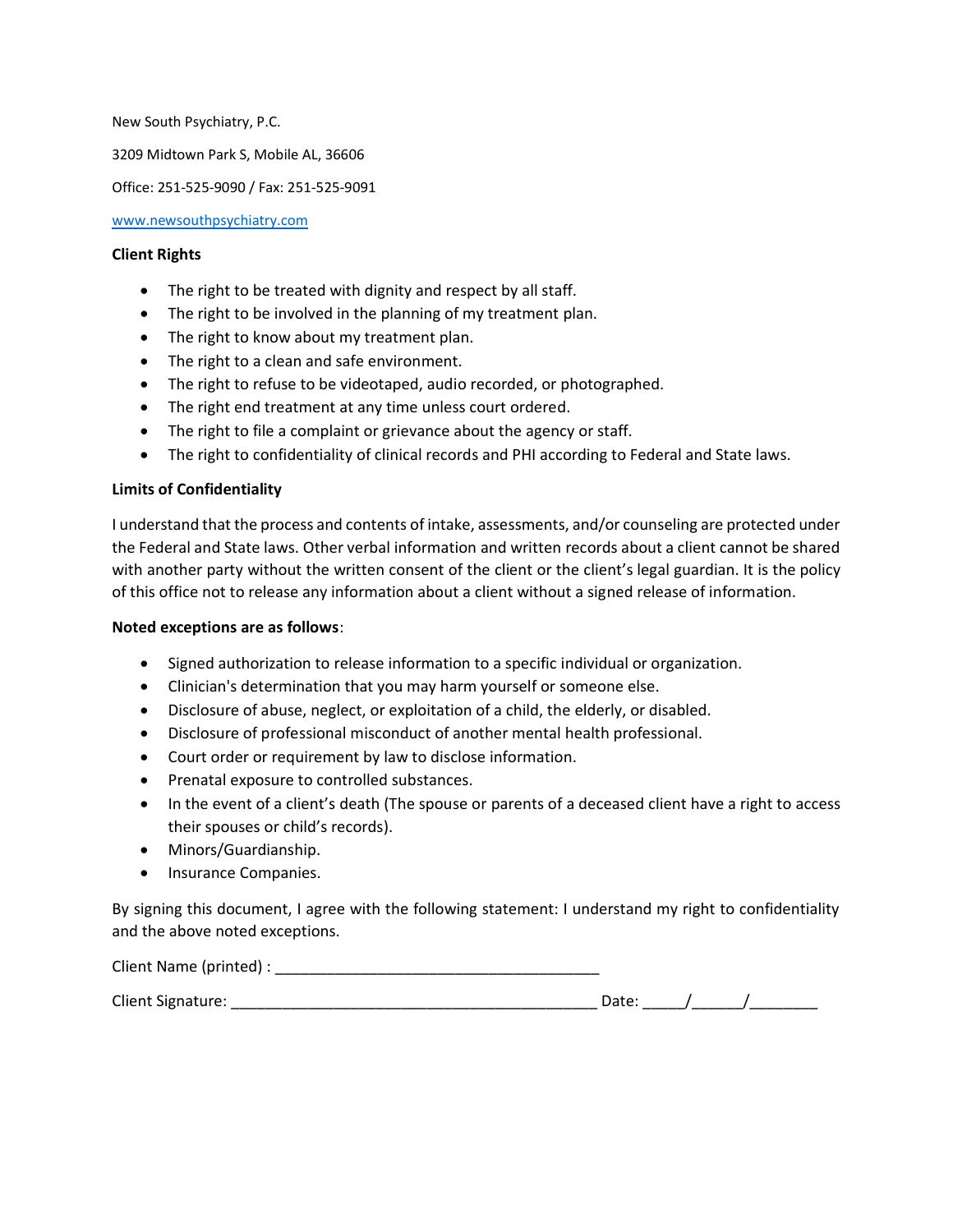# **Consent for Services**

Please review the policies of New South Psychiatry, P.C. and initial each field to indicate that you have understood and consented to the following guidelines.

**Informed Consent for Treatment:** I give consent for myself or my legal dependent to be treated at New South Psychiatry, P.C. I understand the I (patient/client) must be committed to attend my appointments on a consistent basis to receive the best benefit from my clinical treatment. I understand that I may at any time decline specific treatment recommendations. If my provider believes that I can receive more effective treatment elsewhere, I will be given referrals. I understand that I may not attend a session if I am under the influence of alcohol or drugs, or if I am in possession of a dangerous weapon.

**After Hours Call:** I acknowledge and understand that New South Psychiatry, P.C. does not have a 24 hour on-call Physician/Clinician available and that in the event in which I (the patient/client) experience an emergency I will call 911 and/or got to nearest emergency room.

**Practice Hours:** I acknowledge that clinical hours are Monday through Friday from 8:15 AM to 5:00 PM.

# **Insurance Reimbursement:**

I understand that New South Psychiatry, P.C. will directly bill my insurance company, following my appointment.

#### **Pregnancy:**

I agree to disclose any possible pregnancy to my physician and agree to making medication adjustments for safety based upon the physician's suggestion and educational training.

# **Communications:**

I give consent for New South psychiatry, P.C. to contact my home or alternative location via phone and leave a voicemail message in reference to appointment reminders, insurance items, and clinical care.

I give consent for New South Psychiatry, P.C. to correspond with me via mail addressed to my home in reference to clinical care or financial statements.

I agree to provide New South Psychiatry, P.C. with any changes to information regarding names, addresses, payment information, and insurance information.

I understand that all communications with New South Psychiatry, P.C. will be documented in my chart.

#### **Closures and Holiday's:**

New South Psychiatry, P.C. will be closed on Fat Tuesday, Fourth of July, Thanksgiving, Christmas Day, and New Year's Day. Please plan and coordinate with staff for these closures.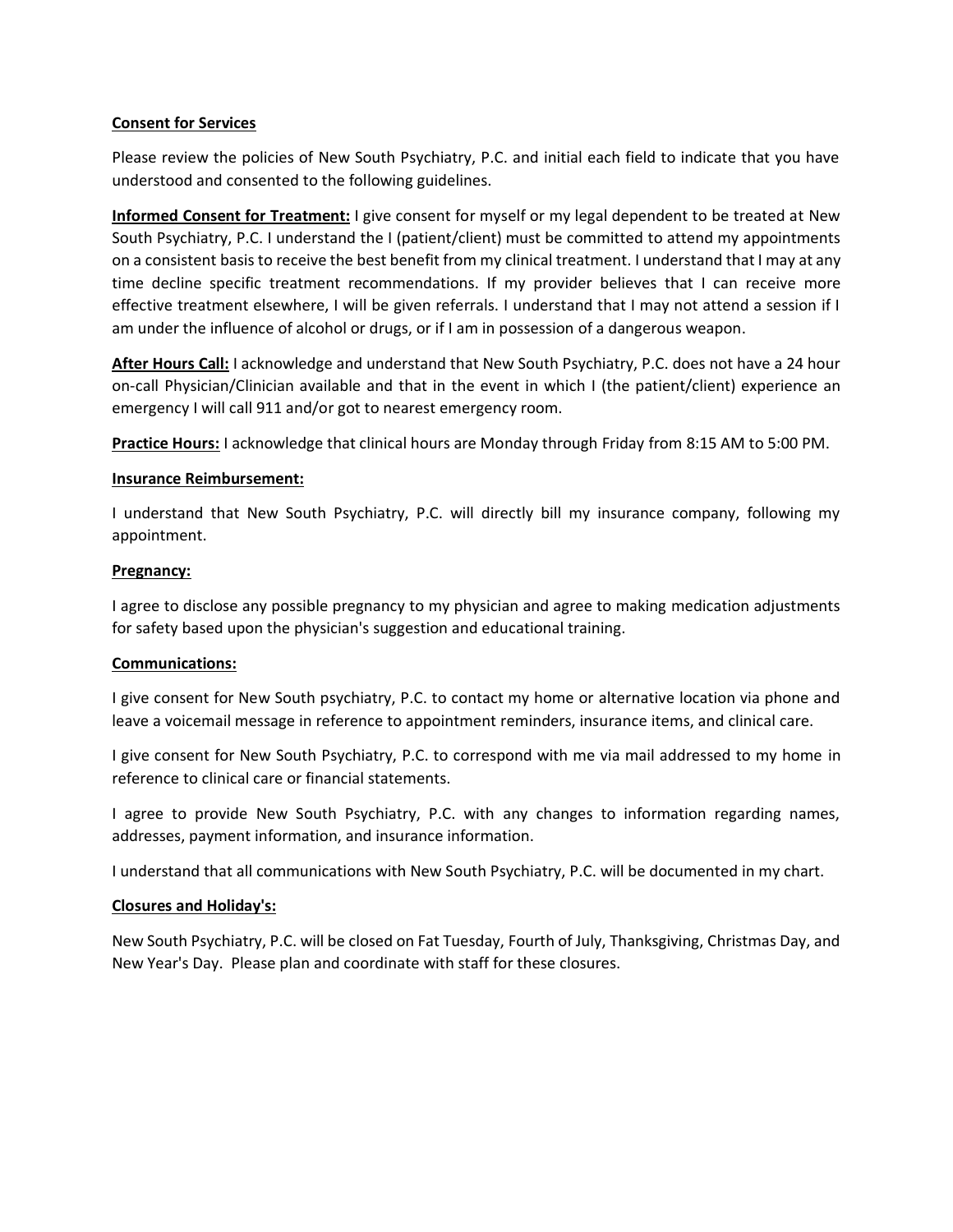# **Cancellations and Appointment Policy:**

I understand New South Psychiatry, P.C. requires a 24-hour cancellation notice. Failure to comply with this policy will result in a same-day cancellation or No-Show fee of \$100.00. New South Psychiatry, P.C. will call one business day prior to scheduled appointments to issue patient reminders.

I understand that after the third no-show to my scheduled appointment I will be released from care of this practice and provided a referral.

I agree to provide New South Psychiatry, P.C. debit or credit card information.

I understand and agree that same-day cancellations and no-show appointment fees will be charged to the debit or credit card information that I provided, and I authorize such transactions.

# **Credit Card Authorization Agreement:**

I hereby authorize New South Psychiatry, P.C. to charge the following payment information to pay for services rendered for my treatment. I also authorize New South Psychiatry, P.C. to charge same-day and cancellation fees to the payment information provided below.

I certify that I am an authorized user of the payment information and will not dispute the transaction.

I authorize New South Psychiatry, P.C. to disclose any attendance/cancellation information if a dispute takes place.

Credit Card Type:

- ❑ MasterCard ❑ Visa
- 
- ❑ American Express
- ❑ Discover Card

Card Number: \_\_\_\_\_\_\_\_\_\_\_\_\_\_\_\_\_\_\_\_\_\_\_\_\_\_\_\_\_\_\_\_\_\_\_\_\_\_\_\_\_\_\_\_\_

Cardholder Name: \_\_\_\_\_\_\_\_\_\_\_\_\_\_\_\_\_\_\_\_\_\_\_\_\_\_\_\_\_\_\_\_\_\_\_\_\_\_\_\_\_

Expiration Month: Expiration Year: \_\_\_\_\_\_\_\_\_\_\_\_\_\_\_\_ Security Code: \_\_\_\_\_\_\_\_\_\_\_\_\_

**Signature: \_\_\_\_\_\_\_\_\_\_\_\_\_\_\_\_\_\_\_\_\_\_\_\_\_\_\_\_\_\_ Date: \_\_\_\_\_\_\_\_\_\_\_\_\_\_\_\_\_\_\_\_**

I understand that any verbal changes to this information will be documented within my patient chart.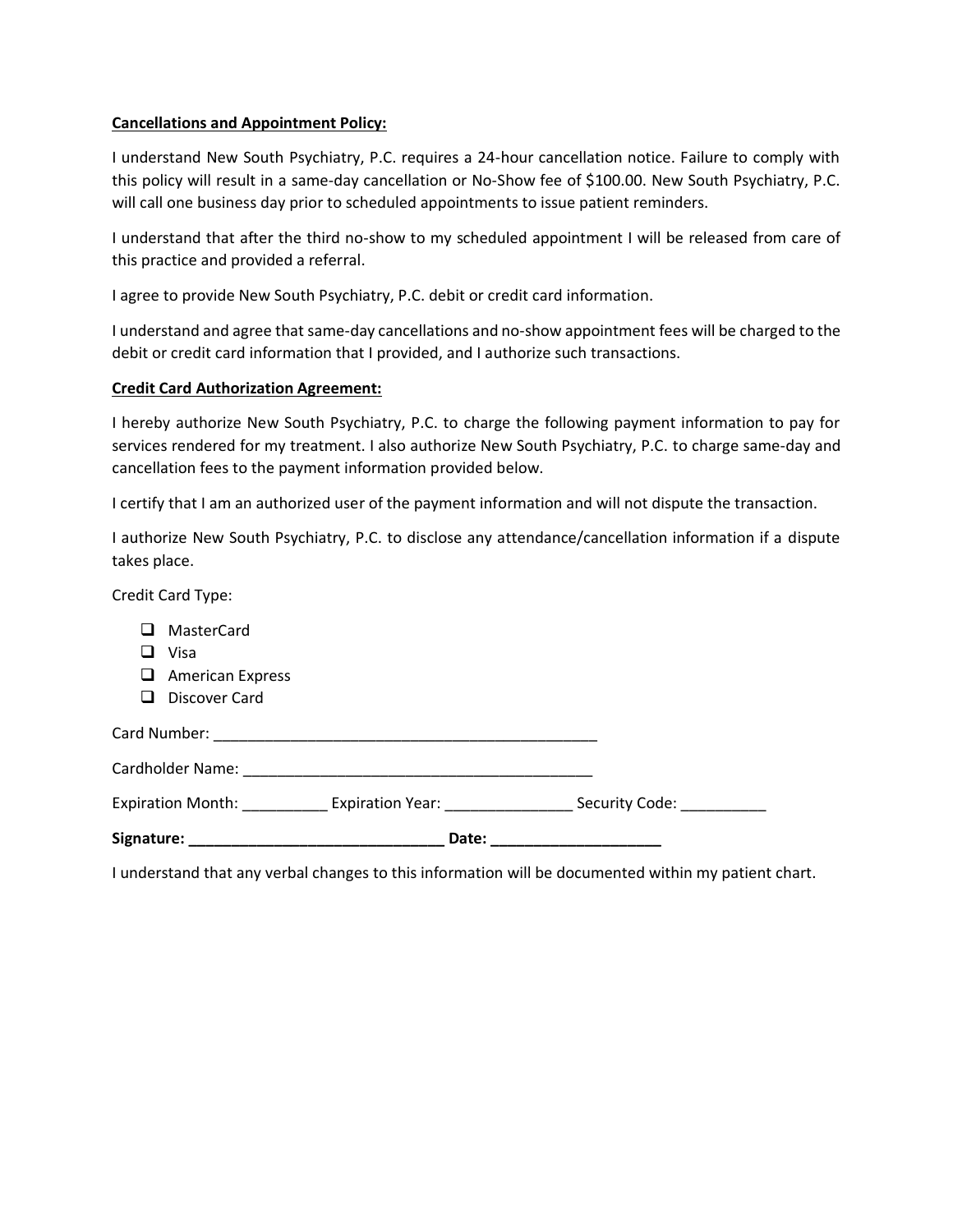# **Patient Controlled Substances Agreement:**

Please initial each line to acknowledge that you understand and agree with the policies for controlled substances.

\_\_\_\_\_\_\_\_ Initial evaluations are to establish care and create a treatment plan, **we do not** prescribe controlled substances on initial appointments. Care must be established for a minimum of 2 months before physicians will consider treatment with the use of controlled substances.

\_\_\_\_\_\_\_\_ I agree to random urine drug screenings and understand that any refusal to comply with urine drug screenings can result in a medication change to my treatment plan.

I agree to continue care by keeping all follow-up appointments.

\_\_\_\_\_\_\_\_ I agree to follow the Federal and State laws stating that it is a felony to share, sell, or exchange medications with anyone for any reason. It is also a felony to forge, falsify, or alter a prescription. If you violate these laws, you will forfeit your right to doctor-patient confidently on these matters and such actions will result in a report to the police, along with termination of care from this practice.

New South Psychiatry, P.C. does not give controlled substance prescriptions for more than 30days. Refills on controlled medications are dated 30 days from the fill date and will not be authorized for early refills.

New South Psychiatry, P.C. will not replace lost or stolen prescriptions on controlled substances.

I acknowledge and understand the guidelines, policies, and procedures established by New South Psychiatry, P.C.

**Signature**: \_\_\_\_\_\_\_\_\_\_\_\_\_\_\_\_\_\_\_\_\_\_\_\_\_\_\_\_\_\_\_\_\_\_\_\_\_ Date: \_\_\_\_\_\_\_\_\_\_\_\_\_\_\_

**Controlled Substance policies are subject to change, As Federal and State guidelines and laws make additional regulations or adjustments. These changes will be communicated from either your physician or a clinical staff member. New South Psychiatry, P.C. will remain in compliance with all Federal and State prescribing laws.**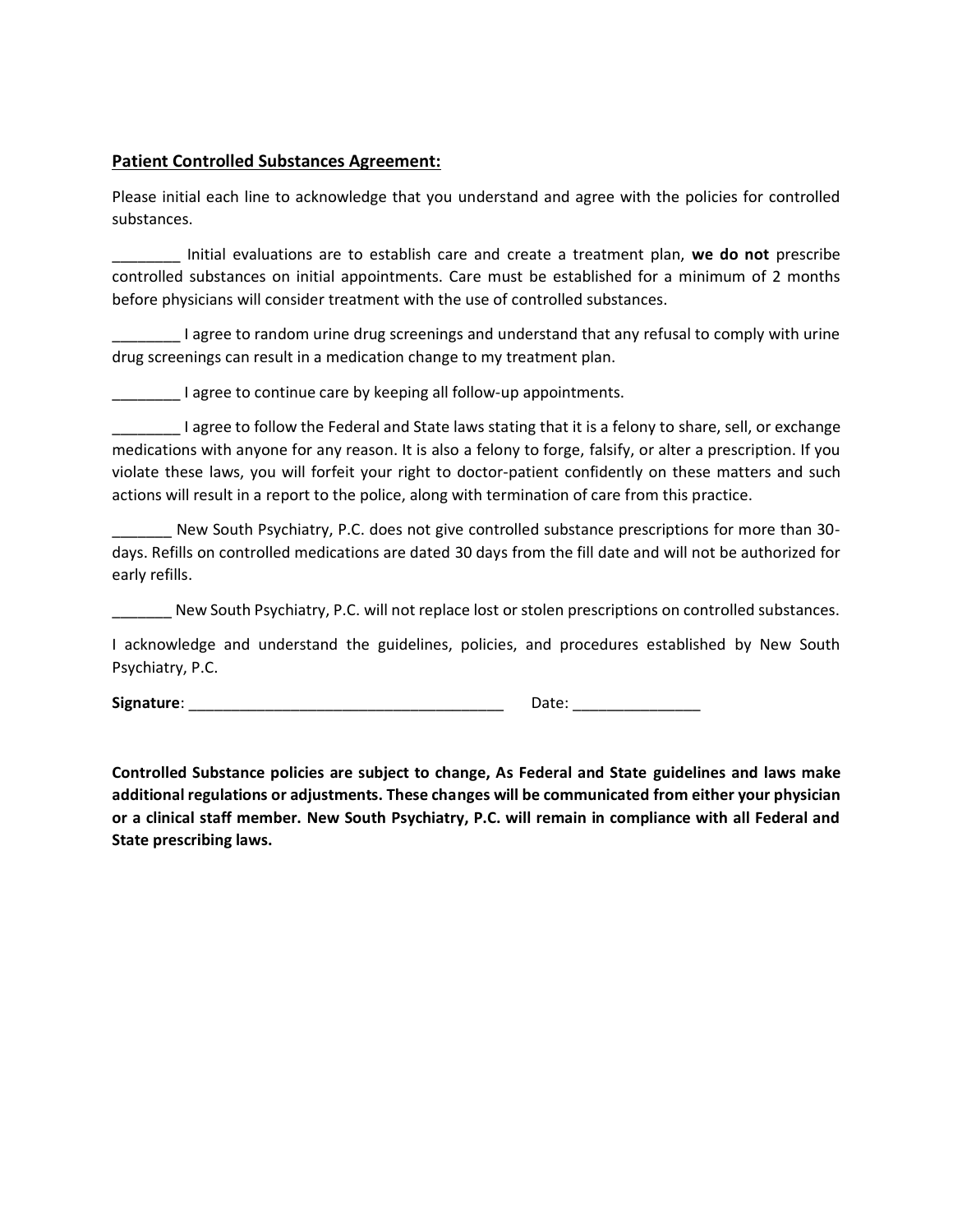#### **Financial Responsibilities:**

I understand that any copayment, deductible, or coinsurance is collected prior to being seen by providers.

I understand that any amount unpaid after insurance reimbursements is the responsibility of the patient and agree to pay the amount due in full or make payments to New South Psychiatry, P.C. within 120 days.

I understand that if I opt for private pay, no bill will be submitted to my insurance company and that the full amount for private pay services will be due before services are rendered. Fee schedules can be found on our website or can be verbally given by staff. Private pay fees are not determined on a sliding scale.

# **Insurance Information:**

Please be prepared to provide our office staff with a valid photo ID and insurance card so we may make a copy. failure to have a valid photo ID will result in cancellation of the scheduled appointment.

# **Primary Insurance**

|                                                                                                                                                                                                                                         |                                                                                                     | Subscriber's | Date | of | Birth: |  |  |
|-----------------------------------------------------------------------------------------------------------------------------------------------------------------------------------------------------------------------------------------|-----------------------------------------------------------------------------------------------------|--------------|------|----|--------|--|--|
| Subscriber's SSN: _____________________________ Insurance ID Number: ______________________________                                                                                                                                     |                                                                                                     |              |      |    |        |  |  |
|                                                                                                                                                                                                                                         | Group Number: ______________________Client's relationship to subscriber: __________________________ |              |      |    |        |  |  |
| Secondary Insurance (if applicable)                                                                                                                                                                                                     |                                                                                                     |              |      |    |        |  |  |
|                                                                                                                                                                                                                                         |                                                                                                     |              |      |    |        |  |  |
|                                                                                                                                                                                                                                         |                                                                                                     | Subscriber's | Date | of | Birth: |  |  |
| Subscriber's SSN: ___________________________ Insurance ID Number: ________________________________                                                                                                                                     |                                                                                                     |              |      |    |        |  |  |
| Group Number: ______________________Client's relationship to subscriber: __________________________                                                                                                                                     |                                                                                                     |              |      |    |        |  |  |
| I attest that the information provided is true to the best of my knowledge. I authorize mu insurance<br>benefits to be paid directly to New South Psychiatry, P.C. and understand that I am financially responsible<br>for any balance. |                                                                                                     |              |      |    |        |  |  |
| I authorize New South Psychiatry, P.C. to release any information required to process my claims.                                                                                                                                        |                                                                                                     |              |      |    |        |  |  |
|                                                                                                                                                                                                                                         |                                                                                                     |              |      |    |        |  |  |
|                                                                                                                                                                                                                                         |                                                                                                     |              |      |    |        |  |  |

#### **Insurance Reimbursement:**

I understand that New South Psychiatry, P.C. will directly bill my insurance company, following my appointment.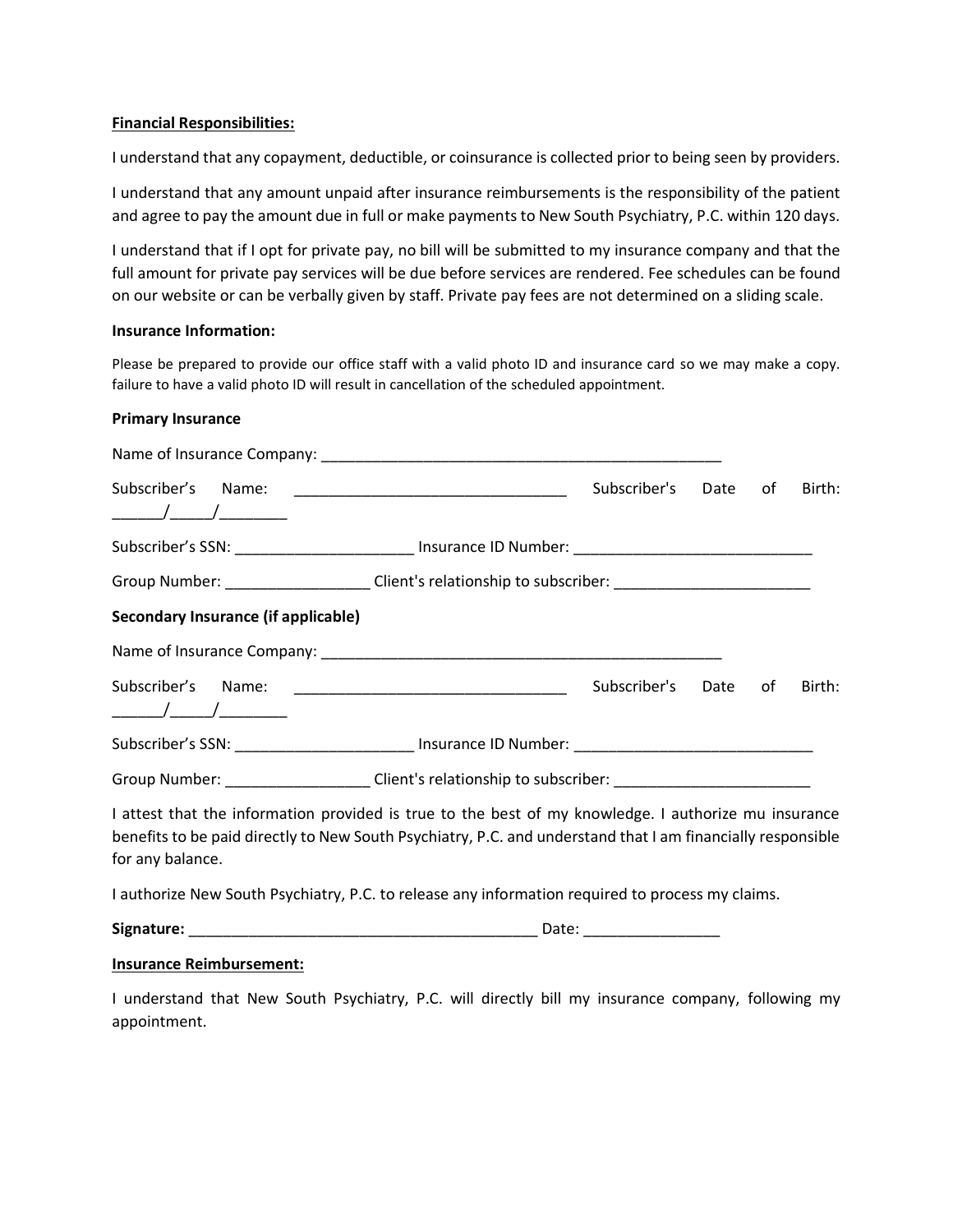# **Intake From:**

| Briefly    | describe                                                                                                             | your | reason/reasons | for | seeking | outpatient                                                                                            | treatment |
|------------|----------------------------------------------------------------------------------------------------------------------|------|----------------|-----|---------|-------------------------------------------------------------------------------------------------------|-----------|
|            | <b>Client Information:</b>                                                                                           |      |                |     |         |                                                                                                       |           |
|            |                                                                                                                      |      |                |     |         |                                                                                                       |           |
|            |                                                                                                                      |      |                |     |         |                                                                                                       |           |
|            |                                                                                                                      |      |                |     |         |                                                                                                       |           |
|            |                                                                                                                      |      |                |     |         | Phone Contact: Cell or Home Number: __________________________ May we leave a message? _______        |           |
|            | <b>Emergency Contact:</b>                                                                                            |      |                |     |         |                                                                                                       |           |
|            |                                                                                                                      |      |                |     |         |                                                                                                       |           |
|            |                                                                                                                      |      |                |     |         |                                                                                                       |           |
| emergency. |                                                                                                                      |      |                |     |         | I authorize New South Psychiatry, P.C. to contact the person/persons listed above in the event of an  |           |
|            |                                                                                                                      |      |                |     |         |                                                                                                       |           |
|            | <b>Medical and Mental Health History:</b>                                                                            |      |                |     |         |                                                                                                       |           |
|            | explain extension of the contract of the contract of the contract of the contract of the contract of the contract of |      |                |     |         | Are you currently being treated by a physician for any medical conditions? _________ if yes, please   |           |
|            |                                                                                                                      |      |                |     |         |                                                                                                       |           |
|            | please list each medication name and dosage, one per line.                                                           |      |                |     |         | Are you currently taking any prescription, over the counter and/or herbal medication? _______ If yes, |           |
|            |                                                                                                                      |      |                |     |         |                                                                                                       |           |
|            |                                                                                                                      |      |                |     |         |                                                                                                       |           |
|            |                                                                                                                      |      |                |     |         |                                                                                                       |           |
|            |                                                                                                                      |      |                |     |         |                                                                                                       |           |
|            |                                                                                                                      |      |                |     |         |                                                                                                       |           |
|            |                                                                                                                      |      |                |     |         |                                                                                                       |           |